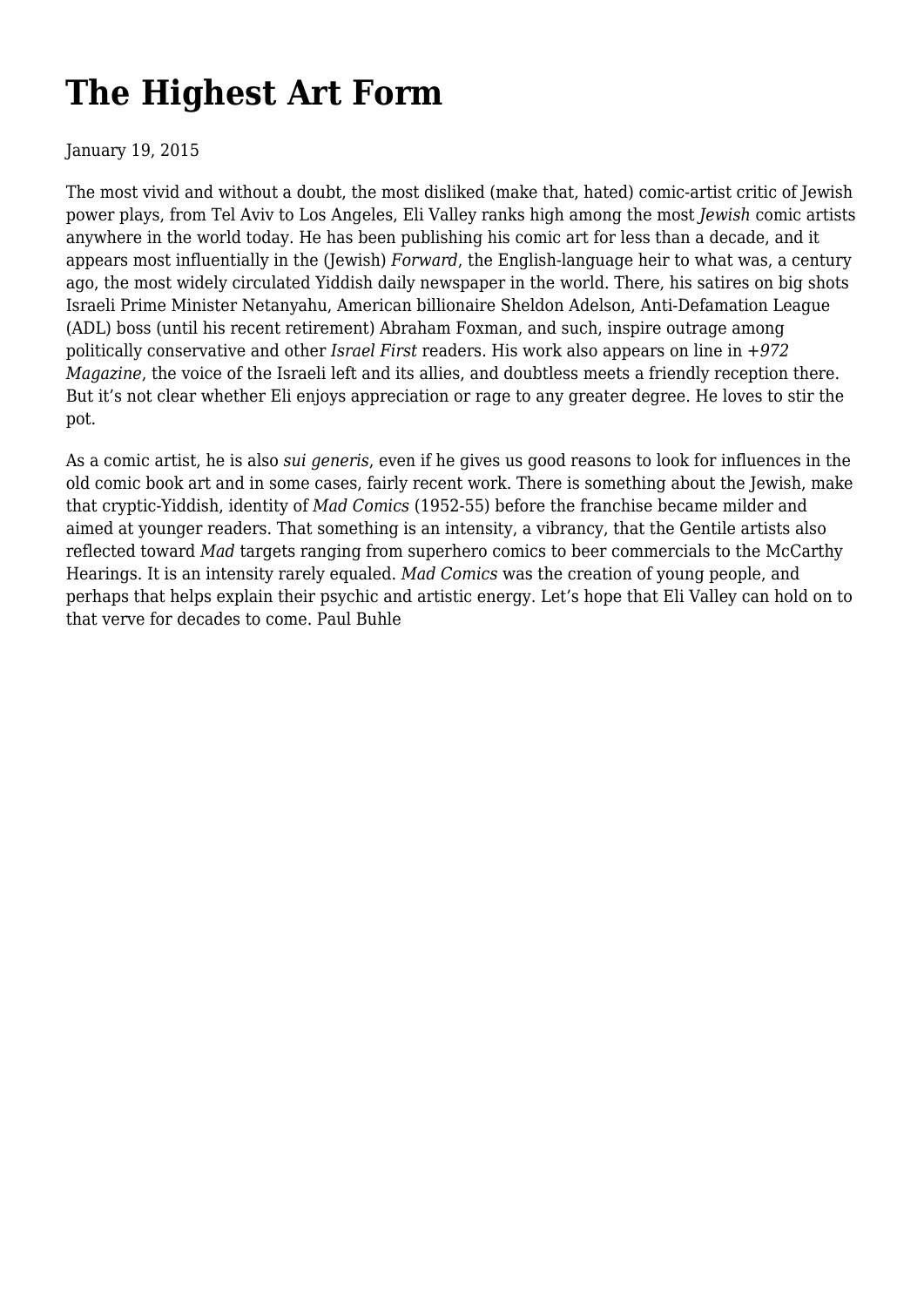

*Paul Buhle. Your background offers some surprises—your father's a rabbi and your parents are divorced. Did your secularish mom help give you a sense of contrast that found its way into your comics?*

Eli Valley. There are a lot of streams that probably flowed together, but the divorce and the contrast between reverence and irreverence in my family played a part. But it's also various experiences I had growing up. I went to Jewish day school through the eighth grade, and in some ways it was rigorous and critically minded, but in others—okay, Israel—it rubber-stamped a lot of stuff that maybe it's better to question if you want to have your brain working at full capacity.

# *PB. And then after college you worked as a tour guide to Jewish Prague, home of Kafka and the triumphant return of Western consumerism, and so on. Was that another source of inspiration?*

EV. Maybe it was, indirectly. I moved there after growing up in the Northeast, where we're sort of saturated and satiated on everyday Jewish culture. We take it for granted, it's ubiquitous, and the sense of power when you just look at the communal infrastructure alone is awe-inspiring. Coming from that culture and then moving to post-Communist Prague, I met all these young people who wouldn't even think of taking Judaism for granted, because it had been sidelined, hidden, and persecuted over the previous decades. It was eye-opening to see people approach it as something new to cherish and value. I think I started looking at it that way only once I was outside of America.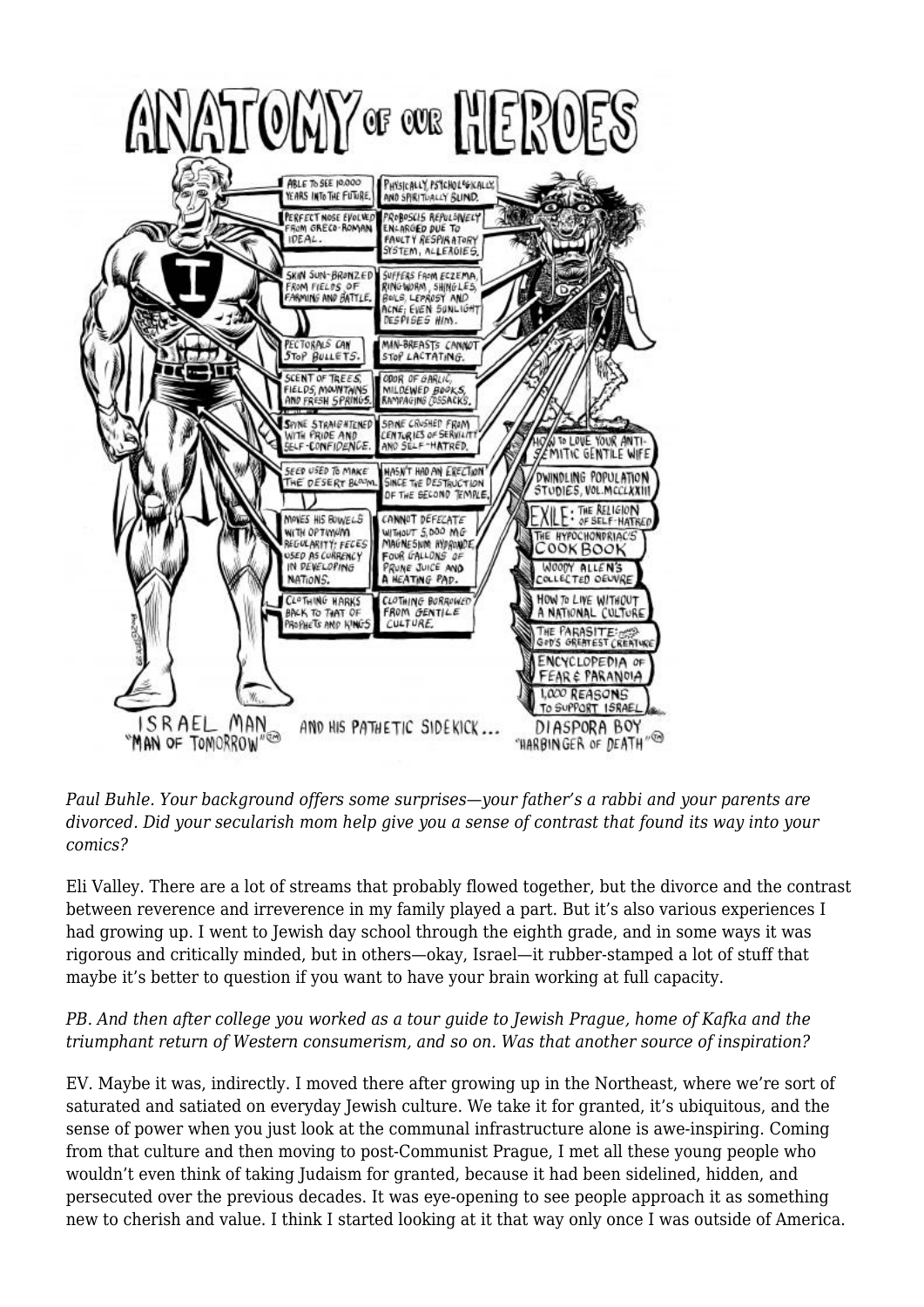So I think my passion for Jewish culture and history came out of Prague.



I know I romanticize it, but that too is a Jewish tendency: idealization of earlier eras of supposedly pristine culture that we're probably deluding ourselves about. But it was only when I came back to America, to New York, that I was reminded of the somewhat jaded attitudes towards the culture I grew up on. That can be expected in a place like America, where Jewish acceptance and accomplishment are unprecedented, but that didn't make it any less jarring. It's possible that sort of collision eventually found its way into my comics. And as a side note, living in Europe felt like an entry into Jewish history in ways I never felt in America or in Israel. European Jewish history is my heritage in ways that the Maccabees and Suez Canal fighters are entirely foreign to me—which is why I think a "Birthright diaspora" would be much more logical than "Birthright Israel." Not to mention more generally Prague's tradition of humor, savoring of free expression and the use of art and literature to subvert corrupt power structures, but that sounds arrogant so I'll stick to my *Ostjuden* reverie.

### *PB. Your comics hit a nerve among American Jews and Israelis. Is there something about the current period we're in? Why these kinds of comics now?*

EV. Jewish satire has a long history, but I don't think my particular style of comics and satire could exist outside a community that's achieved an unprecedented degree of power. But also, I think we're at a turning point, both in Israel's trajectory and in Jewish history more generally, and it's exciting to be drawing comics during a time of upheaval and transition, even or especially if that upheaval causes anxiety in every other arena.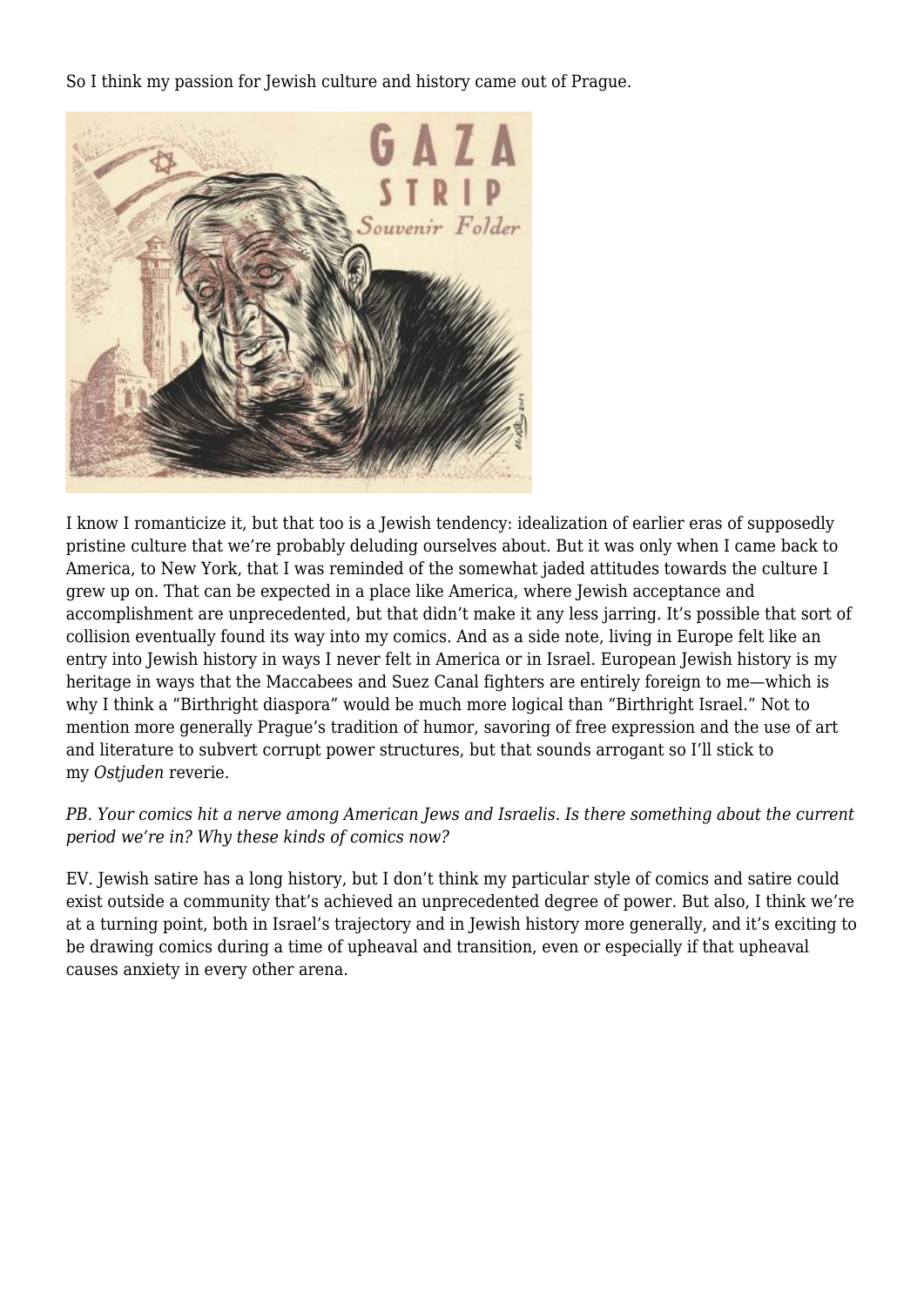

Just in the past five years you can see the tensions in the disparity between Obama and Netanyahu. Sure, there's been a lot of disappointment in Obama on the left, but back in 2008 he captivated the imagination of a majority of American Jews in ways it's hard to say for any other group aside from African Americans. Even if it wasn't necessarily accurate, it's how we perceived him: He was the outsider, he was an intellectual, he was motivated by social justice and universalism—that is, he was Jewish in a way that American Jews historically view ourselves. Meanwhile, who rose up in Israel? Benjamin Netanyahu, an anti-intellectual who stokes flames of racial incitement, anti-democratic hysteria, and xenophobia. So there's this huge divide in the two dominant communities of Jewish life—but it's complicated by the fact that American Jewish leadership, which has little in common politically, culturally, and religiously with their supposed constituents, genuflects before their prince on the other side of the ocean. There's a seismic internal fissure between the values of the majority of Jews and this small subgroup that insists it knows what we really want and who we really are.

*PB. That brings us to the next question: Politically, your assault upon neoconservatism and personalities like long-time ADL Director Abraham Foxman instantly recalls the cries of self-hating Jew or, for people like me writing along similar lines, "anti-Semite." How do you deal with this nonsense?*

EV. Honestly, if we define Judaism by the values and practices of the majority of American Jews, then Sheldon Adelson is virulently self-hating. Netanyahu can't look in the mirror without grimacing in disgust. Abe Foxman cries himself to sleep in self-loathing revulsion. But we live in this inverted landscape, in which Jewish pride—pride in our secular traditions of humanism and universalism—is equated with self-hatred, and men like Adelson, Netanyahu, and Foxman can claim to be acting on behalf of all the Jews in the world.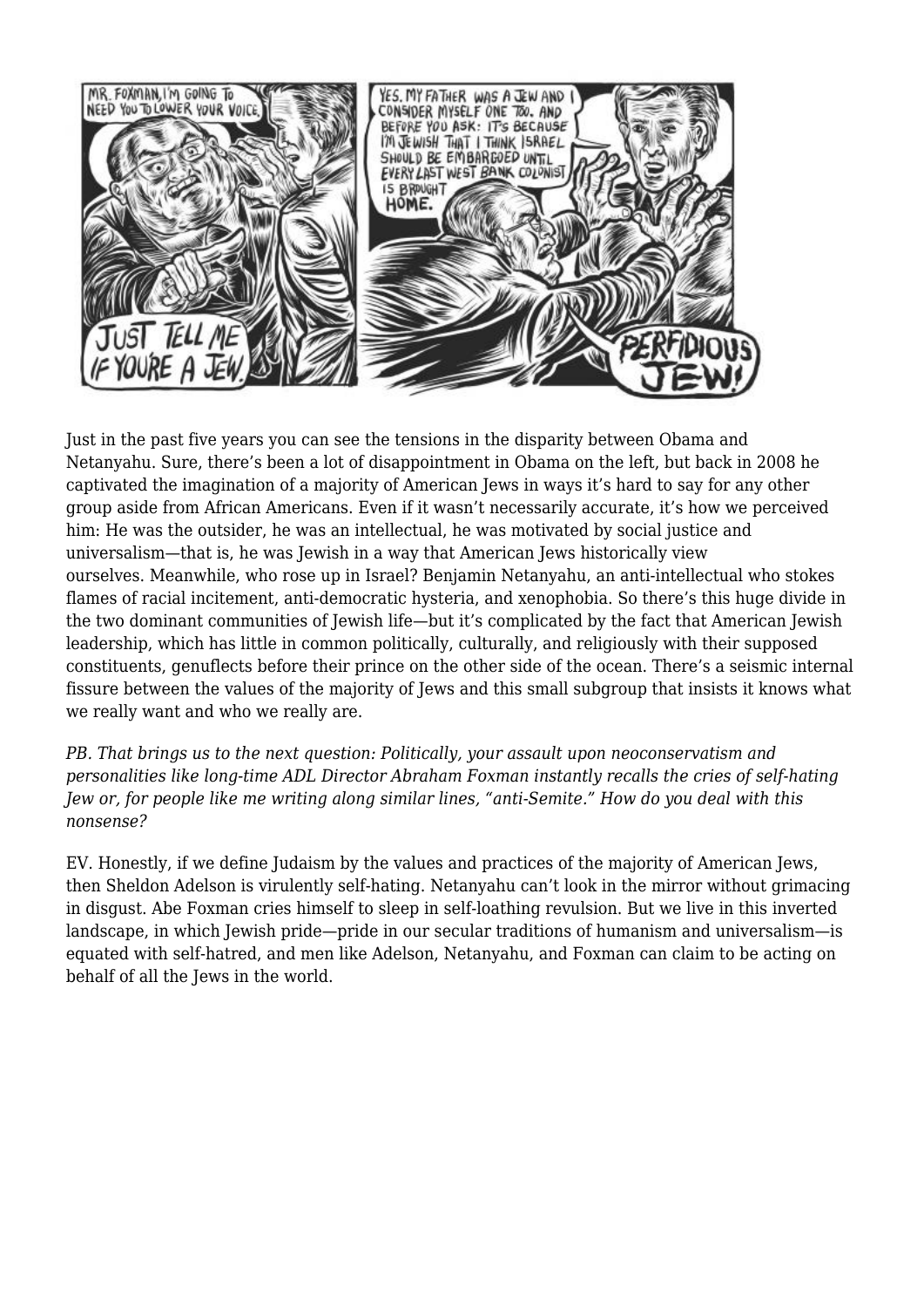

I'm fascinated by the concept of self-hatred and how it's used to police discourse, partly because it offers a grand psychology of the people doing the labeling. More than "hatred," actually, I'm interested in the "self" side of the equation, because the labelers are really talking about the power to define the Jewish Self: who is a Jew and which Jewish values, cultures, and means of identification are legitimate.

If you love secular Jewish culture, Yiddish culture imbued with the humanistic and universalist values that were the bedrock of Jewish identity for generations and formed so much of European and American Jewish identity and politics, you're likely to be called self-hating by the defenders of Jewish communal life today. That's insane.

# *PB. Are your comics a way of creating or reflecting a new Jewish authenticity?*

EV. My comics are satire of what's going on. Really, there's no such thing as Jewish authenticity. You can find textual support for social justice and for genocide. But when a minority of Jews claim to be legitimate and label others as self-hating, it's offensive. Today, the flag of authenticity is waved most stridently by Orthodoxy and Zionism. So you can't win: If you question either of those and say "Hey, Jewish values are something beyond segregation of women or segregation of Arabs," then the "selfhatred" labelers insist you're questioning yourself.

So I don't know about "authenticity," but it would be great if we dismantled or reappropriated the term "self-hatred." Just recently, graffiti in Israel condemning a monumental new anti-democratic bill and warning of book burnings was called "anti-Semitic." So to be anti-fascist makes you anti-Semitic? What's "Semitic" then, fascism? Maybe in the minds of the labelers, which is why we need to stop letting them label things.

Or look at Jews for Jesus. They consider themselves to be fuller, more realized Jews, right? So in their eyes, I must be self-hating to reject Jesus as the Messiah. For me, when Orthodox or Zionist or Republican Jews claim to represent Jewish authenticity, it's as ridiculous as claiming that Jews should get baptized and take communion in order to be authentic. I think we should take these terms back, or at least neutralize them. Or start calling Jewish Republicans "Jews for Jesus." It doesn't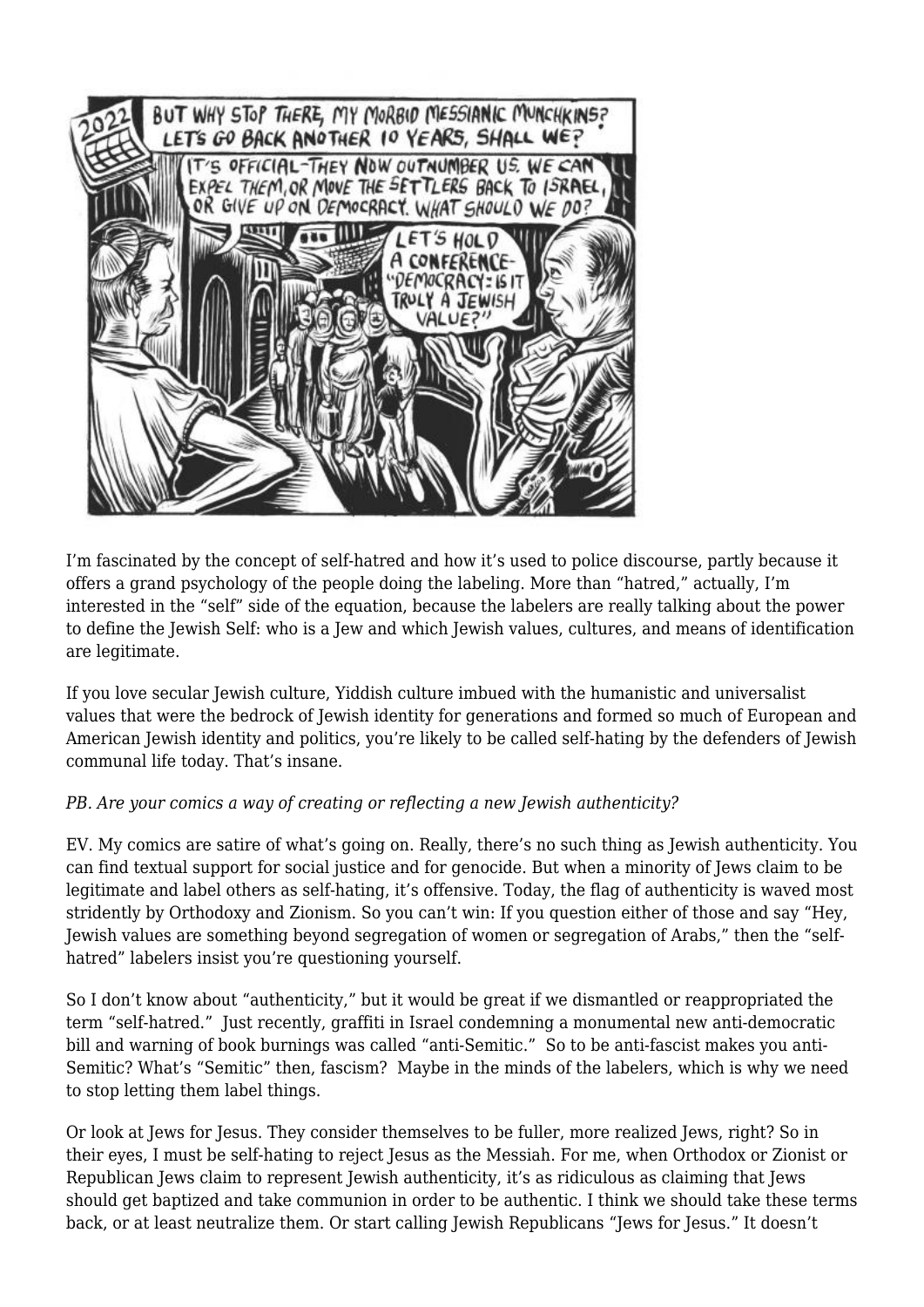really advance the conversation, but it feels cathartic.



*PB. You are wildly controversial and proud of it, but drawing for the Forward as well as left-leaning Israeli publications such as* +972 Magazine*, how do you do it? Ever get death threats?*

EV. Sometimes there are ripples here and there, but mostly it's confined to online comments, which I like to say should be read in tandem with the comics themselves—it becomes a text of internal commentary and argument, like a page of the Talmud if the Talmud were written by paranoid schizophrenics. More than individual comments, though, it's troublesome when institutions or their representatives start shouting—like when the Anti-Defamation League applies pressure on Jewish communal media, or when the editor of *Commentary* calls me a "Kapo" and insists I not be published—that's shadier than lone wolves on the internet, because it has the desired effect of silencing expression and limiting open, free-wheeling debate. And those forces are only getting louder and more empowered. But aside from all that, just from the perspective of self-interest, I don't like being silenced.

*PB. Artistically, you are in the finest Harvey Kurtzman tradition of what I call "immanent critique," tearing apart shallow truisms by assault upon the revealing details. What other comic artists/editors have meant the most to you, and are they mostly Jewish?*

EV. I love a range of writers and artists, some mostly for the art, some for the narrative, and some for both. I love the entire pre-code EC (Entertaining Comics) canon, including icons like Elder, Wood, Davis, Feldstein, Kamen, Krigstein, and Craig, but I also really like the non-EC titles because even though the art was less reliably solid, the narratives had no rules and sometimes went off the rails in amazing ways. Fletcher Hanks and Basil Wolverton are amazingly inspiring in art and narrative too. I've semi-recently gotten into Tarpé Mills's "Miss Fury," which I love for its camp and noir and insanity.

In terms of non-pre-code work, I love Robert Crumb, Julie Doucet, Charles Burns, and Rutu Modan. I've recently been reading Lisa Hanawalt, Simon Hanselmann, and Julia Gfrorer, and it's great, funny and/or disturbing stuff. But most of the comics I end up reading are the pre-code 1950s stuff in collected form.\* It's largely available online but—especially when the colors are reproduced in a way that mimics the original pulp—I love the printed page.